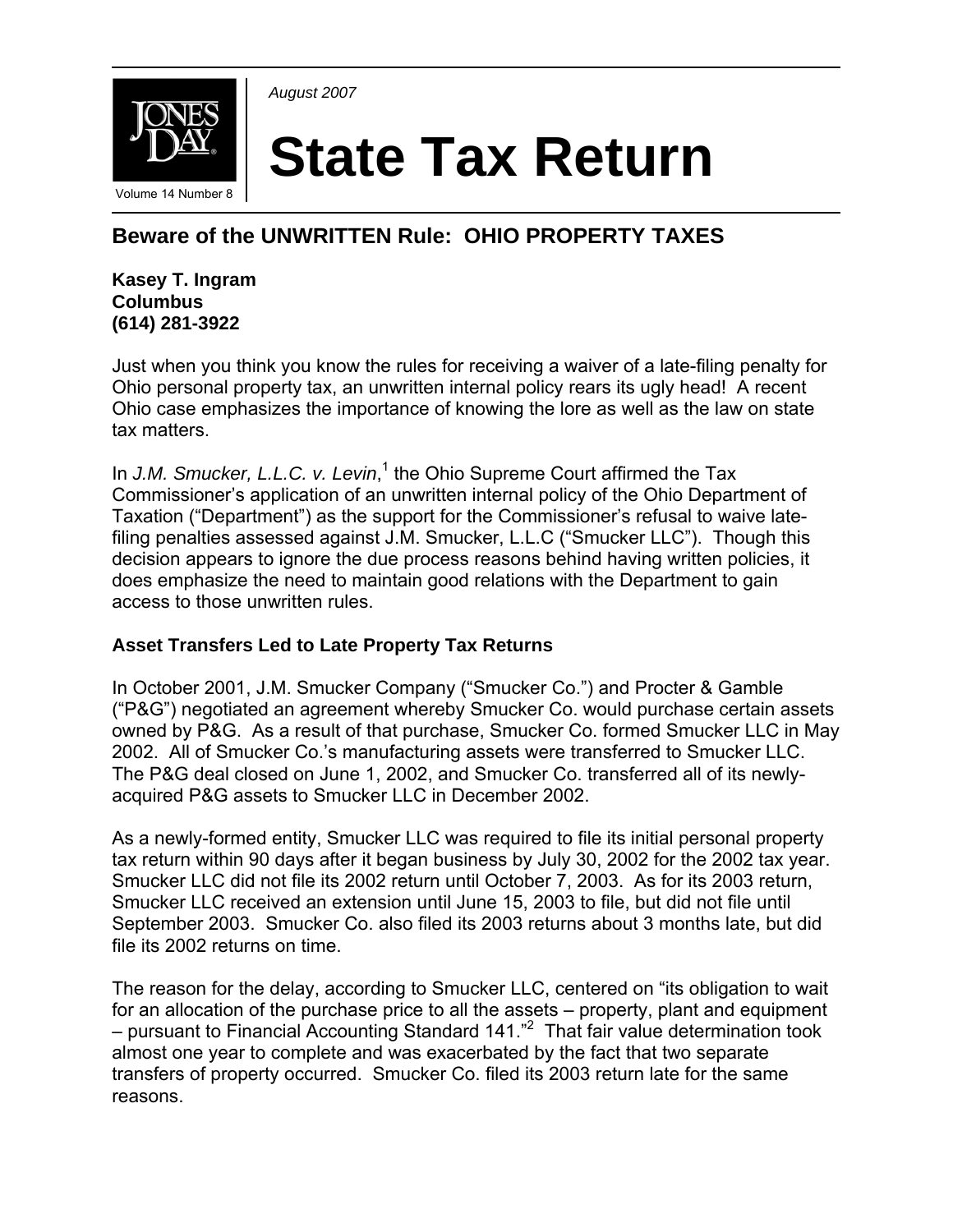#### **The Tax Commissioner's Refusal to Waive Late-Filing Penalties**

The Tax Commissioner assessed both Smucker LLC and Smucker Co. with late-filing penalties. Both Smucker Co. and Smucker LLC requested waiver of their respective penalties pursuant to section 5711.27 of the Ohio Revised Code. That section allows waiver if "it is shown that such failure is due to reasonable cause." The Tax Commissioner granted Smucker Co's request but denied Smucker LLC's request even though the underlying cause for the delay was identical.

The Tax Commissioner based his decision to deny Smucker LLC's request for waiver on an unwritten internal policy that "required denial of [waiver] when there was more than one delinquent filing within a five-year look-back period."3 Because Smucker LLC filed late returns for both 2002 and 2003, as compared to Smucker Co., which only filed 2003 late, the Department's policy required denial of Smucker LLC's request. Considering that both delays were the result of the same transaction, the Tax Commissioner's application of the unwritten policy seems arbitrary.

#### **The Supreme Court Affirms—Finding Taxpayer Could File With "Best Available Information."**

Smucker LLC appealed the Tax Commissioner's decision and lost at both the Ohio Board of Tax Appeals and the Ohio Supreme Court. Both the Board and the Court held that the Tax Commissioner's decision was not an abuse of discretion. Smucker LLC based part of its argument on the fact that it would have either had to file an incorrect return or a late return, neither of which was a good option. The Ohio Supreme Court, however, relying solely on the testimony of a Department witness, determined that Smucker LLC could have filed its return "based on 'the best available information' and correct[ed] the returns later."<sup>4</sup> Of course, the return does not include such an option. Apparently, that is another unwritten internal policy that the Court relied on in affirming the Tax Commissioner.

## **Practical Implications**

In the end, the Ohio Supreme Court tacitly approved the use of unwritten internal policies by the Department. As a result, this ruling makes it even harder for companies to comply with the already complicated tax rules by adding unknown hurdles to the process.

It is important that companies ensure that they are meeting their statutory requirements. If not, it is essential that the Department be consulted early and often so that the taxpayer can become aware of any unwritten rules that may come back to haunt them.■

4 *Id.* at ¶ 9.

<sup>&</sup>lt;u>1</u> 133 Ohio St. 3d 337, 2007-Ohio-2073.

<sup>2</sup> *J.M. Smucker, L.L.C. v. Levin*, 133 Ohio St. 3d 337, 2007-Ohio-2073 at ¶ 7.

<sup>3</sup> *Id.* at **[** $\sqrt{8}$ .